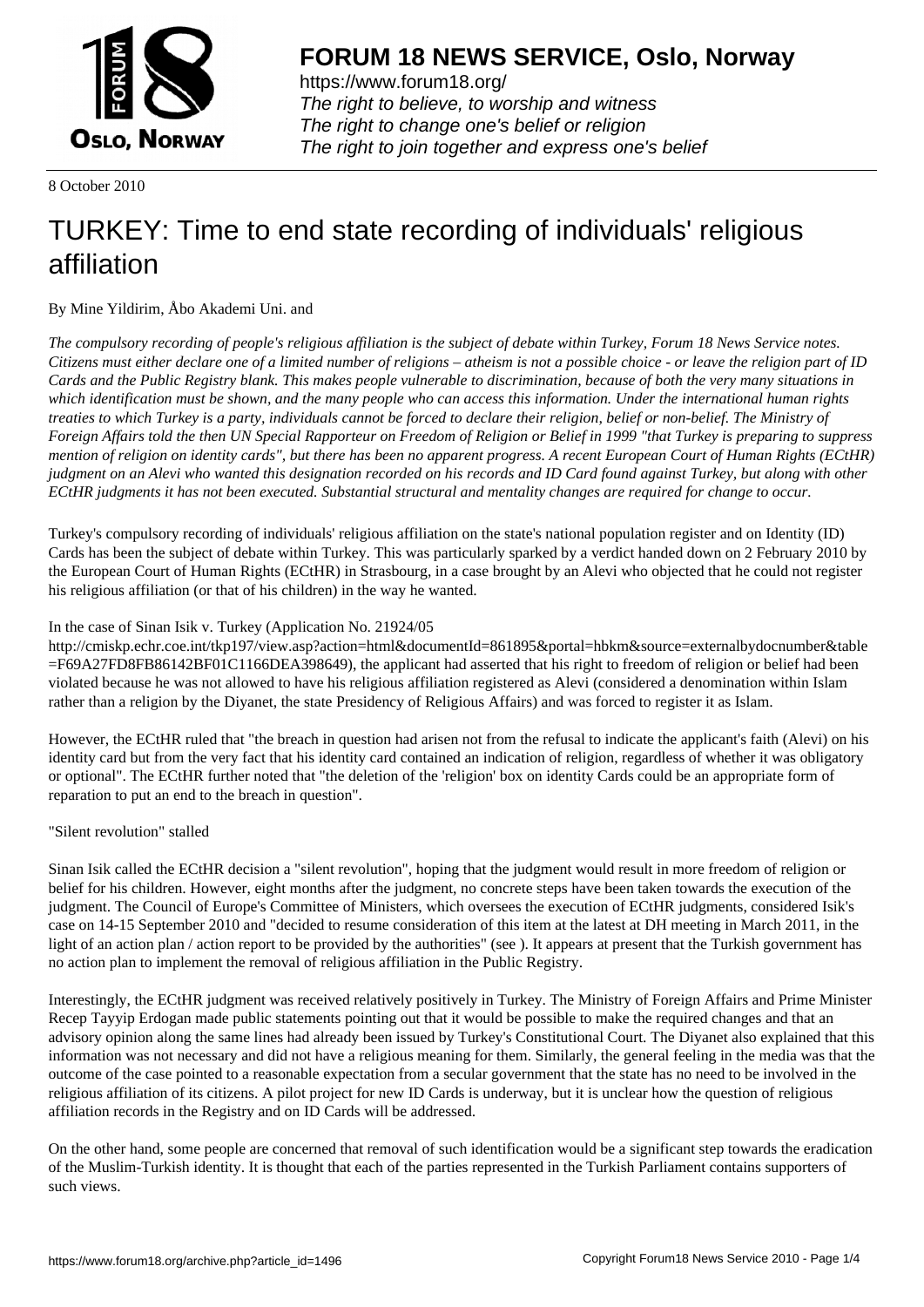Identification of religious affiliation in the Public Registry (maintained by the General Directorate of Population and Citizenship Affairs) and on ID Cards was obligatory for all Turkish citizens until recently. This has been the practice since the Ottoman Empire period, and was embraced by the modern Republic in 1926 with the entry into force of the Civil Code.

What this meant in practice was that when parents went to register their newly born child, they also had to declare and register the child's religion. They could not choose any religion or, indeed, lack of religion, as options are limited: only one of the listed religions can be chosen. At the moment, these are: Islam, Christianity, Judaism, Buddhism, Hinduism, Zoroastrianism and blank. Jehovah's Witness, Baha'i or Ahmadi – or atheism or agnosticism - are not among the options. In practice, usually Jehovah's Witnesses register as Christians, Baha'is as Islam or they leave the section blank.

The option to request the Public Registry to leave the religious affiliation section blank became possible only in April 2006, as part of the process of harmonisation of national legislation with European Union norms. However, the section "Religious Affiliation" still remains (see F18News 26 July 2006 http://www.forum18.org/Archive.php?article\_id=817).

State still obliges people to declare religious affiliation or lack of it

Individuals who are 18 and older have always had the opportunity to change their registered religious affiliation. Some individuals are afraid or hesitant to change their religion in the Public Registry because of the consequences that they will encounter because of the change, both from family and society (see the Report by the Association of Protestant Churches, "A Threat" or Under Threat? Legal and Social Problems of Protestants in Turkey, 2010

http://www.protestankiliseler.org/Protestants\_in\_Turkey-\_A\_Threat\_of\_Under\_Threat\_2010\_\_.pdf). The Registry does not simply delete the old faith and replace it with the new faith, or leave this section blank.

Choosing to leave the section blank implies that one does not embrace Islam, or that in a particular year the individual changed their religion. Officials generally do not object to recording such changes, but those who change their recorded faith from Islam to another faith, or leave the designation blank, are obliged to make public their religious affiliation or lack of it.

This is because both some officials and relatives can discover this information. The Public Registry is organised by families, and sometimes – for example for work - one is required to submit a family population document. This document states the religious affiliation of close family members (parents, children, brother, sister), including whether they have changed their religion to another religion or that they requested this section to be left blank. This has resulted in some employers and family members applying pressure against such individuals.

## Why record religious affiliation?

Explaining why religious affiliation is recorded in the Registry and on ID Cards is difficult. In the Ottoman Empire, it could be justified in that this information was needed in order to determine the personal law individuals were subject to (this was determined according to their religious affiliation). However, in the modern Republic, the religious affiliation information is not used for anything that is necessary.

Religious affiliation is only recorded in IDs and the Public Registry and not in any other official identification document such as passports or driver's licences. But this very private information is made available whenever anyone presents either their ID Card or a copy, or a copy of their Public Registry information.

Providing such information is necessary in very many activities, including: entry into certain buildings; dealings with the police; enrolling at school and university; voting in elections; applying for a mobile phone line; enlisting for compulsory military service; getting married; starting a new job; and withdrawing money in person from a bank. But almost no activity that requires the presentation of the ID Card or Public Registry information has any reasonable requirement for information on religious affiliation. In schools, religious affiliation is always in the records of students because schools keep a copy of their ID Cards.

Jewish and Christian students need to present their IDs, in addition to a letter of request, to be granted exemption from the compulsory Religious Culture and Knowledge of Ethics (RCKE) lessons in schools. But to identify themselves as Jews or Christians, they must declare this on their ID Card – which has the effect of denying them the option to leave the religion box in their IDs blank. Everyone who is not registered as a Jew or Christian – Muslims including Alevis (despite an ECtHR judgment), atheists, Baha'is, and all others - cannot exempt themselves or their children from these classes (see F18News 29 November 2007 http://www.forum18.org/Archive.php?article\_id=1053).

People under 18 years of age do not have the right to change their religion in the Public Registry unless their parents or legal guardians change it for them. This causes difficulties for young people who change their religion to Christianity or Judaism, without the consent of their parents or guardian, and wish to be exempted from compulsory RCKE lessons (see the report by the Association of Protestant Churches).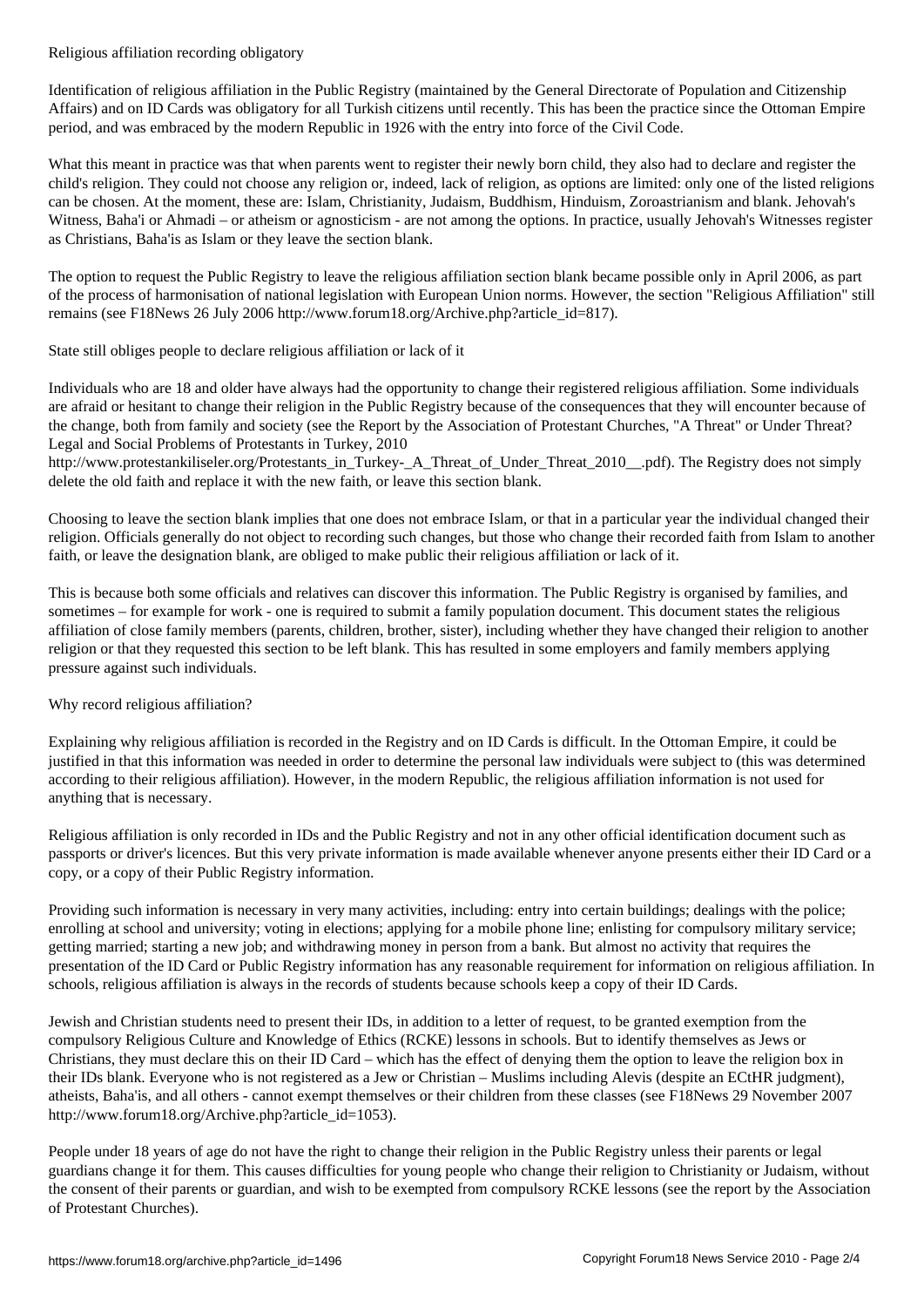Subject to prejudices

For many people who are not Muslim, presenting their ID Cards with their religion indicated on it to officials or others means that they are forced to subject themselves to others' prejudices.

A Christian told Forum 18 what happened when he went to the Public Registry to record his daughter's birth: "The Registrar wrote 'Islam' in the religion box. When I reminded him that it should be Christian because her parents are Christians, he responded: 'Tovbe, tovbe [the equivalent in Turkish of saying 'God forbid'] how can this be?' He got up from his chair and refused to write it and then another official recorded her religion as Christian." Another person who changed her religion from Islam to Christianity needed a copy of her Public Registry information for a visa application for another country. When the Registrar produced the document, he noted on it 'changed her religion to Christianity in..'. She says it makes her very uncomfortable that a stranger has the opportunity to read this very private information. The same information is available for the visa officers in foreign consulates, who may be Turkish or foreign citizens.

Non-Muslims state that when they enlist for military service, their religious affiliation is noted by their superiors and there is also a "security check" because of their religious affiliation. While impossible to prove, it is widely assumed in Turkey that non-Muslims are not given responsible positions during their compulsory military service. There are no non-Muslims among Turkish military officers, parliamentary deputies, provincial governors, or mayors.

This situation makes it difficult for the government to assert that there is no discrimination based on religion for these posts. It also raises the question of whether the reason religious affiliation is recorded is so that non-Muslims can continue to be excluded from certain public sector posts. A number of other problems can also be observed.

How do the authorities use information?

First of all, the current system - and resistance to change - implies that the state regards the religious identity of its citizens as important. How the public authorities use this information can be unclear. But one Protestant church in the capital Ankara was denied permission to open a place of worship as the Ankara Governorship stated that "according to population records no Christians live in this region" (see the report by the Association of Protestant Churches).

Another possible explanation might be found in the way secularism is understood in Turkey. Jurisprudence of the Turkish Constitutional Court makes it clear that secularism in Turkey does not mean separation of religion and state. It means that there should be close supervision of religious activity, and less autonomy of religious communities than in many other countries (see the F18News religious freedom survey http://www.forum18.org/Archive.php?article\_id=1379). The resistance to removing the indication of religious affiliation from the Registry may be related to this close supervision of religious activity.

Forcing declaration of religion or belief violates human rights obligations

Secondly, the Register obliges citizens to declare their religious or non-religious affiliation. Under the international human rights treaties to which Turkey is a party, individuals cannot be forced to declare their religion, belief or non-belief. For instance, General Comment 22 by the then United Nations (UN) Human Rights Committee makes it clear that obliging citizens to declare their beliefs is incompatible with Article 18 of the International Covenant on Civil and Political Rights. The General Comment states that "no one can be compelled to reveal his thoughts or adherence to a religion or belief".

In his 1999 country visit to Turkey, the then UN Special Rapporteur on Freedom of Religion or Belief commented that: "the principle of secularism and that of freedom of religion and belief may be considered at odds when reference to a person's religion is made on identity papers" (Report of the Special Rapporteur on Freedom of Religion or Belief A/55/280/Add.1 paragraph 22 http://www.unhchr.ch/Huridocda/Huridoca.nsf/0/c2fe53d6c1416863c125697e00500a6b/\$FILE/0060496e.doc).

The Special Rapporteur noted that he "was told, after his visit, that Turkey is preparing to suppress mention of religion on identity cards". At paragraph 134 he stated that he "recommends that European jurisprudence be followed, and he awaits the results of the steps announced by the Ministry of Foreign Affairs to eliminate this mention". Sadly, up to 2010 there has been no apparent progress – including in an ongoing pilot project for new ID Cards - on the plans to suppress mention of religious affiliation.

## When is a religion a religion?

Thirdly, the Register seeks to regulate which religions are officially religions. For example, members of the Baha'i community cannot have their own religion indicated if they so wish. They are left with the choice of either choosing Islam or asking the Registrar to leave the religion section blank.

According to the General Directorate of Population and Citizenship Affairs, the available options for religion in the Registry and on ID Cards are decided by taking into account opinions of institutions providing religious services, universities and judgments of high